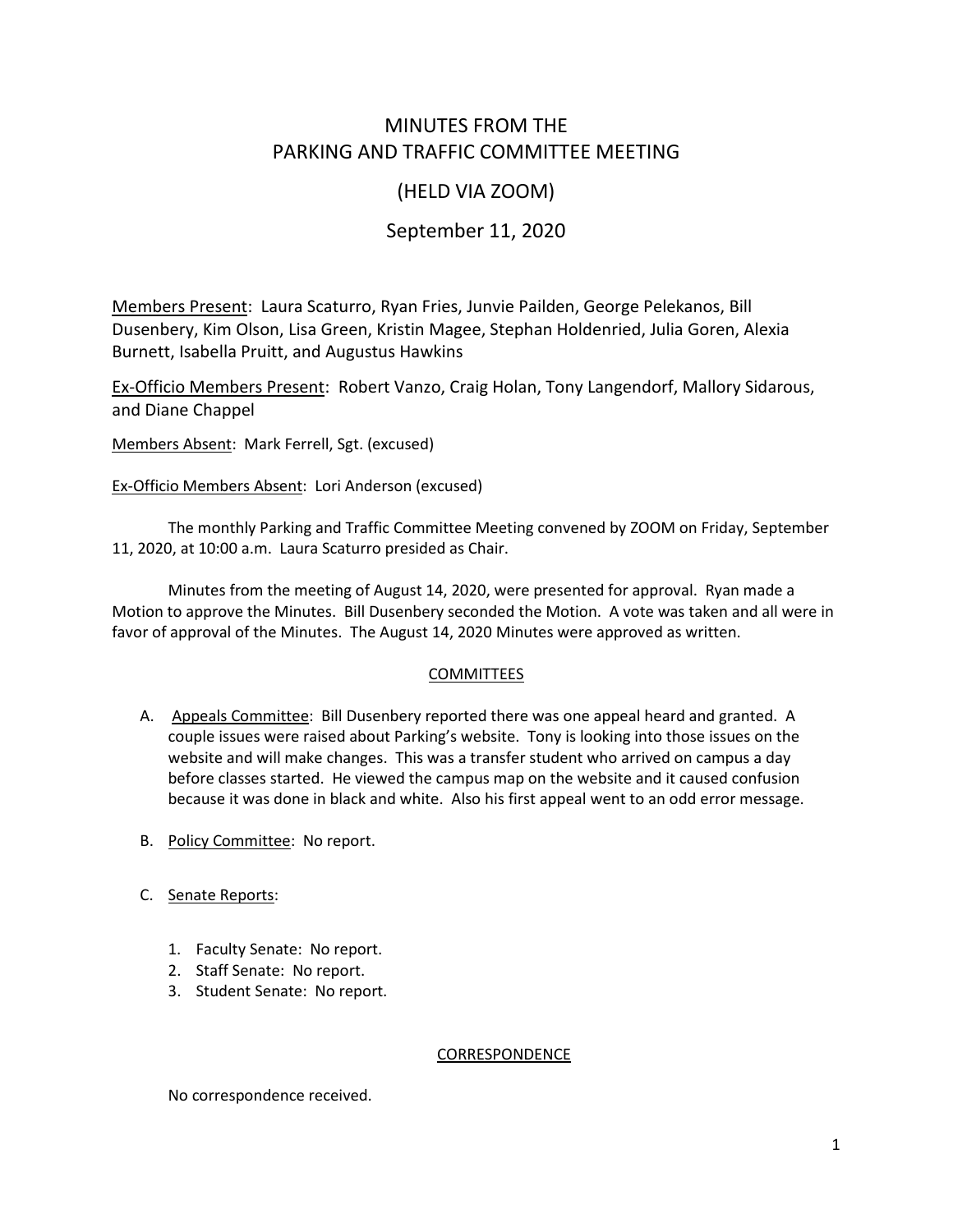#### OLD BUSINESS

- A. Initiatives Assigned to Facilities Management or Telecommunications:
	- 1. Lot A Install 15 metal disks in various locations. Project will be completed at a later date. .
- B. Motorist Assistance, Citation, Towing Monthly Report, and Moving Violation Statistics, and EV Charging Data: Tony reported citations are low. The EV Charging Station and Pay-by-Space revenue is down also. In August of 2019, there were 2700 citations. In August 2020, there were 2000 fewer citations issued.
- C. Campus Construction Update (Parking Related) Facilities Management: Craig Holan stated that the sidewalk on Founders West side by Lot A is going out for bid and hopefully will be awarded soon. Also, parking spaces on the west side of Alumni Hall will be blocked off. Tony added that the access drive will be removed since there are no lights in that area at this time. The construction areas will also be removed. Craig announced that the roundabout has been planted and is now complete.

### NEW BUSINESS

- A. Parking Permit Upgrade, Fall 2020: Tony Langendorf stated he would be sending out the Lot Census later today. There are a lot of spaces available in Lots A, E and F. We will not be able to upgrade the red permits to green for a year because of the uncertainty of the present Covid-19 situation for Spring 2021. There are 300 spots in the brown Lot F. We are thinking about allowing individuals to purchase temporary permits to allow them to park in a green or brown lot until December 31, 2020. They would be distributed on a first come, first served basis. Augustus Hawkins stated he thought it was a good idea, especially if it makes up for lost revenue.
- B. Covid-19 Parking Revenue Loss: Bob Vanzo explained to the members that we are a funded debt operation, meaning that revenue bonds need to be paid on every year. Lack of revenue will mean some construction projects will be pushed-back a year or so until we know the exact fallout over the lost revenue.
- C. Customer Service Specialist Position in Parking Services: Tony Langendorf advised the members that Carol Kaufman who has been with SIUE for 30 years is retiring this year. This leaves us with an opening in Parking Services which has been posted. We are waiting for the top names on the list to begin the interview process. This position serves as office manager for Parking Services when Tony is out of the office.